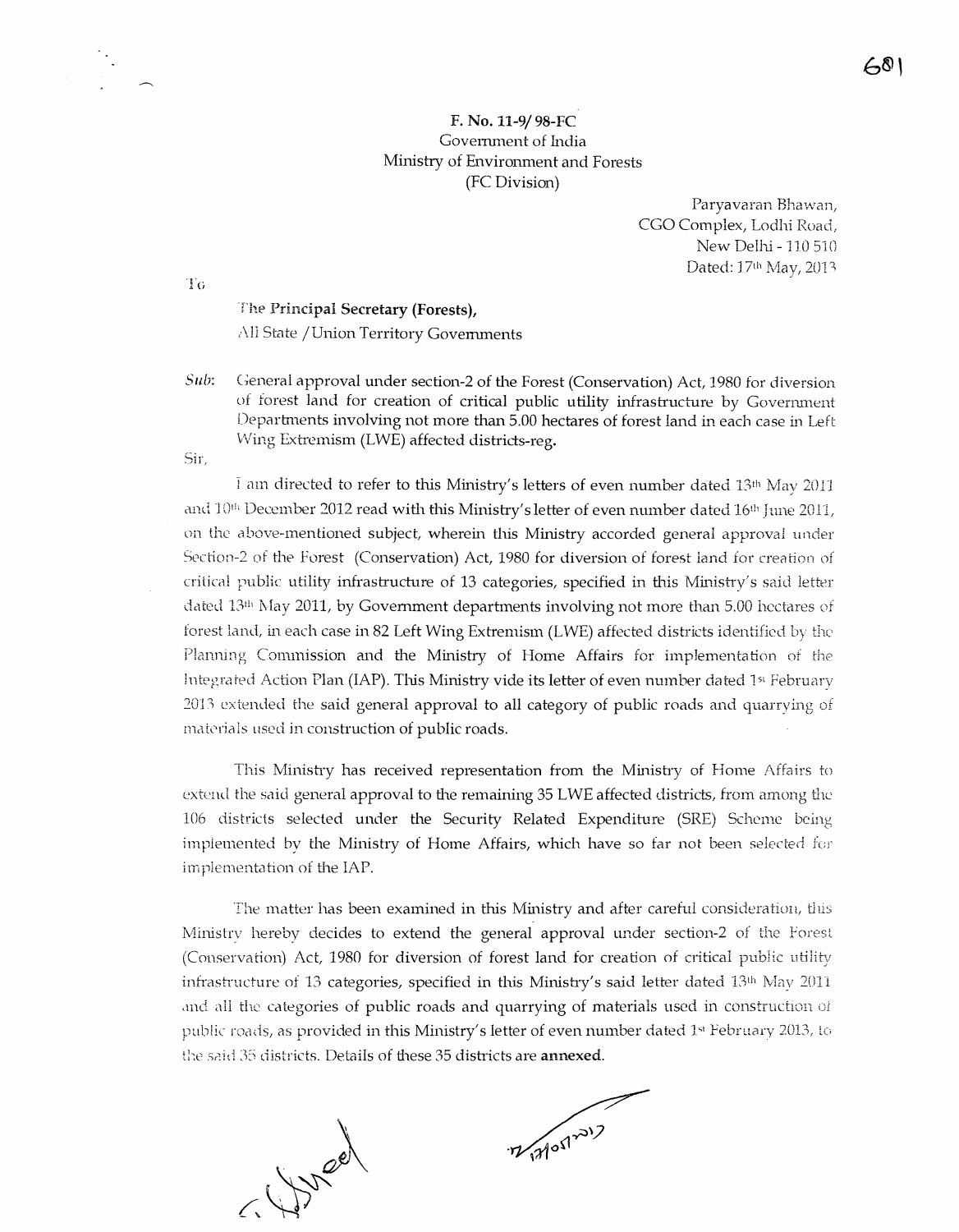$2682$ 

The general approval to the above-indicated 35 districts shall be subject to fulfillment of the conditions stipulated by this Ministry in its letters of even number dated 13th May 2011 read with this Ministry's letter of even number dated 16<sup>th</sup> June 2011.

This issues with the approval of the competent authority.

Yours faithfully,

 $T1051202$ (H.C. Chaudhary) Assistant Inspector General of Forests

Copy to:-

- The Secretary, Ministry of Home Affairs, Government of India, New Delhi.  $\vec{1}$ .
- $2.$ Secretary, Ministry of Road Transport and Highways, Government of India, New Delhi.
- The Secretary (Coordination), Cabinet Secretariat, New Delhi.  $\beta$ .
- The Member-Secretary, Planning Commission, Government of India New Delhi. 子.
- The Secretray, Ministry of Rural Development, Government of India, New Delhi. 5.
- Principal Chief Conservator of Forests, all State/UT Governments.  $\ddot{\theta}$ .
- 7. Nodal Officer, the Forest (Conservation) Act, 1980, all State/UT Governments.
- All Regional Offices, Ministry of Environment & Forests. 8.
- Joint Secretray in-charge, Impact Assessment Division, MoEF. 9.
- All Assistant Inspector General of Forests/ Director in the Forest Conservation 10. Division, MoEF.
- Director R.O. (HQ), Ministry of Environment & Forests, New Delhi.  $11.$
- Sr. Director (Technical), NIC, MoEF with a request to place a copy of the letter on 12. website of this Ministry.
- Sr. PPS to the Secretray, Environment and Forests. 13.
- Sr. PPS to the Director General of Forests & Special Secretray, MoEF. 14.
- Sr. PPS to the Addl. Director General of Forests (Forest Conservation), MoEF. 15.
- PS to the Inspector General of Forests (Forest Conservation), MoEF. 16.
- Guard File. 17.

 $\frac{1}{2}$ 

(H.C. Chaudhary) Assistant Inspector General of Forests